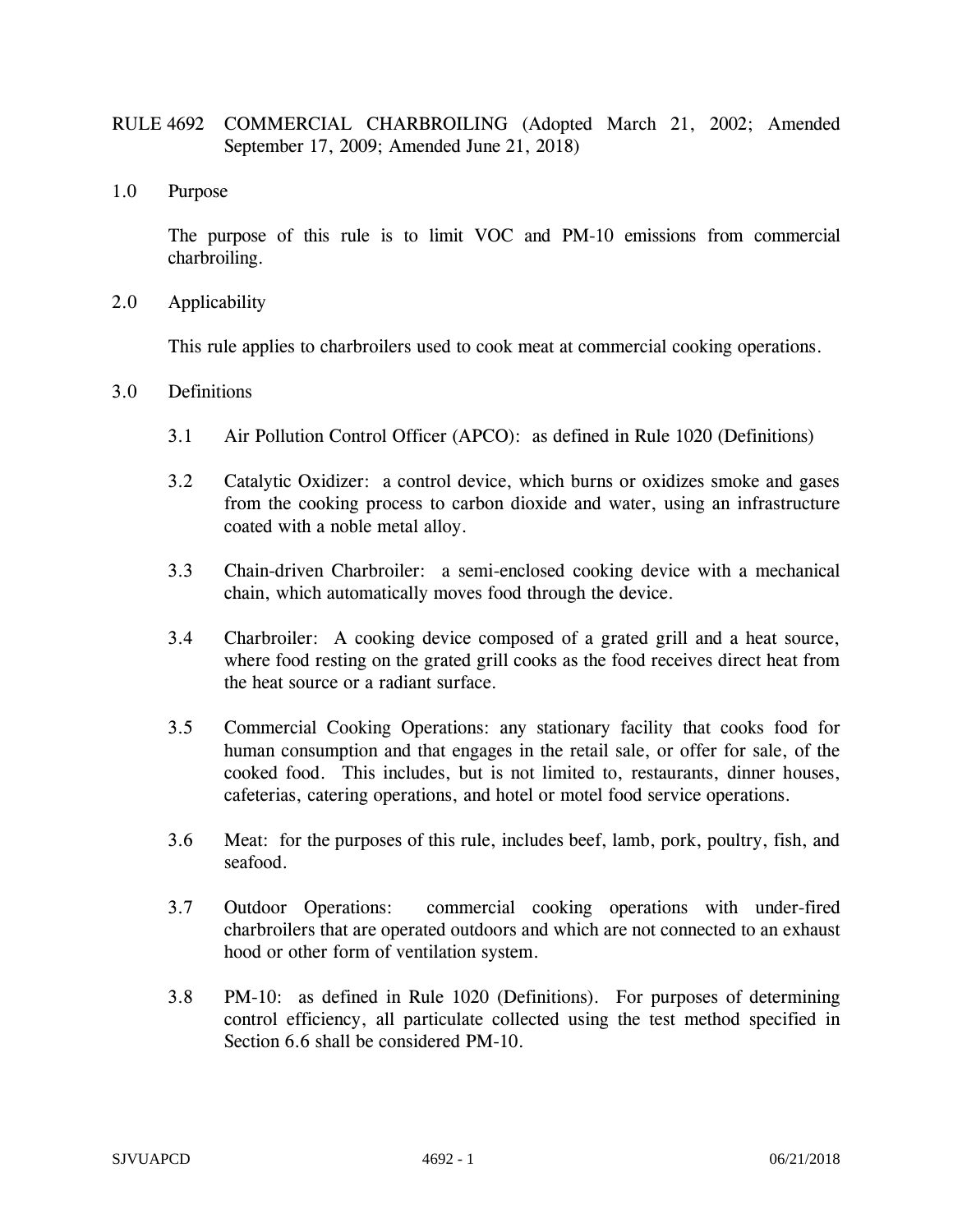- 3.9 Underfired charbroiler: a charbroiler, other than a chain-driven charbroiler, where the heat source and radiant surface, if any, are positioned at or below the level of the grated grill.
- 3.10 VOC: as defined in Rule 1020 (Definitions).
- 3.11 Weekly: a consecutive seven-day period.
- 4.0 Exemptions
	- 4.1 Limited Use Exemption
		- 4.1.1 A chain-driven charbroiler is exempt from the requirements of Section 5.0, provided:
			- 4.1.1.1 It is not used to cook 400 pounds of meat or more in any calendar week, or
			- 4.1.1.2 It is not used to cook more than 10,800 pounds in the most recent rolling 12-month period, and the amount of meat cooked every calendar week is less than 875 pounds, and the facility has not previously been required to comply with Section 5.0.
			- 4.1.1.3 The claim of exemption is based on total quantity of meat cooked on each individual chain-driven charbroiler at the facility. To claim an exemption, operators must keep records in accordance with Section 6.1.
		- 4.1.2 An underfired charbroiler shall not be subject to the requirements of Rule 4692, provided a one-time report, as specified in Section 5.2.1, is submitted to the District, and:
			- 4.1.2.1 It is not used to cook 400 pounds of meat or more in any calendar week, or
			- 4.1.2.2 It is not used to cook more than 10,800 pounds in any 12 month period and the amount of meat cooked every calendar week is less than 875 pounds.
	- 4.2 Low-Emitting Units
		- 4.2.1 The control requirements in Section 5.0 of this rule shall not apply to units that are shown, using the test method specified in Section 6.6, to emit less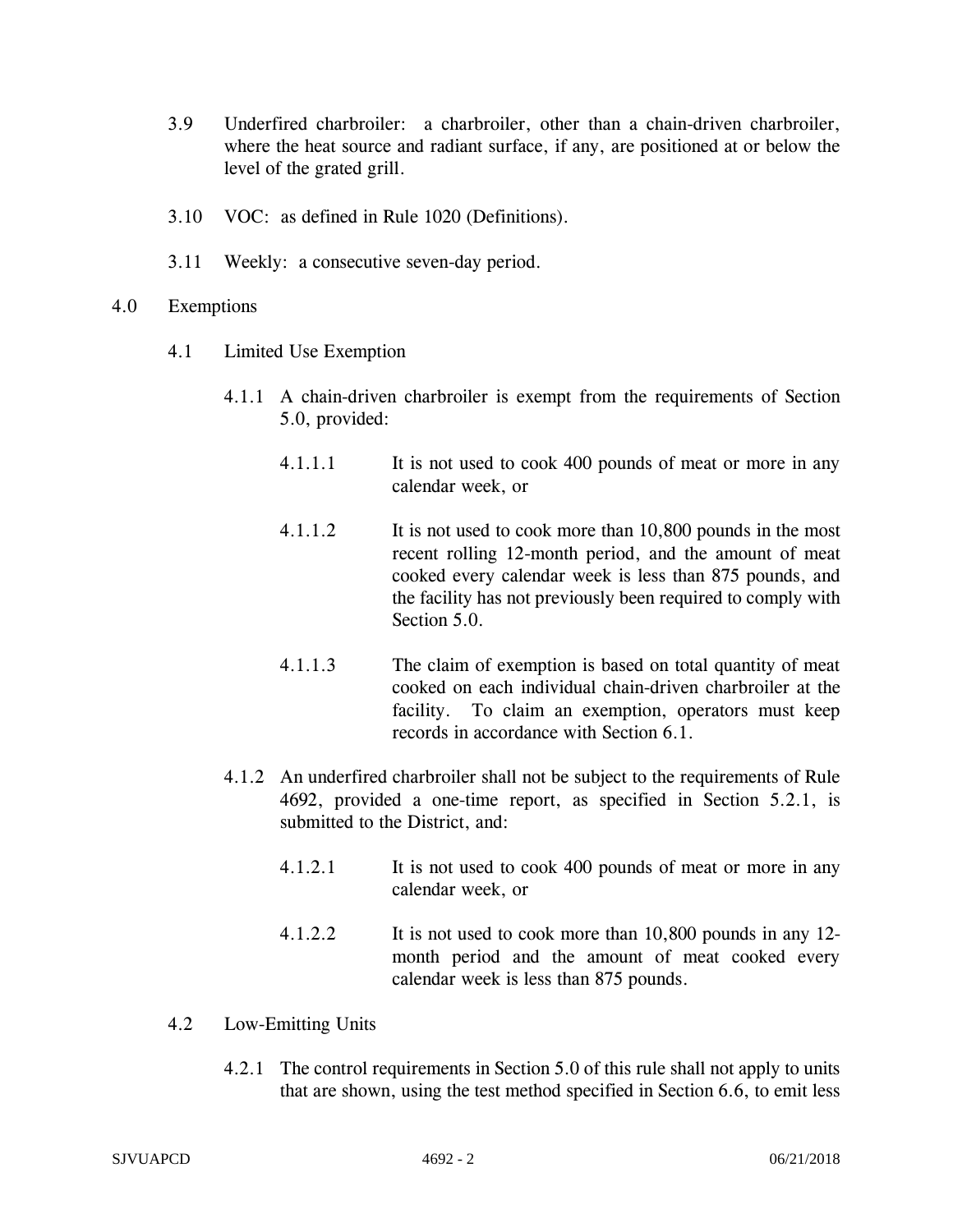than one pound per day of any criteria air pollutant. Applicable recordkeeping requirements of Section 6.1 shall apply.

- 4.2.2 The test results shall be used to determine the maximum amount of meat which can be cooked and still be exempt from control requirements.
- 4.2.3 Operators claiming this exemption shall provide adequate demonstration of emissions using the test method in Section 6.6 and keep records in accordance with applicable provisions of Section 6.1.
- 4.3 Outdoor operations shall not be subject to the requirements of this rule.

## 5.0 Requirements

- 5.1 Chain-Driven Charbroilers
	- 5.1.1 No person shall operate a chain-driven charbroiler unless the chain-driven charbroiler is equipped and operated with a catalytic oxidizer. The catalytic oxidizer shall have a control efficiency of at least 83% for PM-10 emissions and a control efficiency of at least 86% for VOC emissions. Chain-driven charbroiler/catalytic oxidizers combinations certified by SCAQMD shall be deemed compliant for the purposes of this section.
	- 5.1.2 Alternative control devices or methods may be used, if it is demonstrated that the alternative control device or alternative control method has a control efficiency of at least 83% for PM-10 emissions and a control efficiency of at least 86% for VOC emissions.
	- 5.1.3 Control Device Maintenance

Control devices, including catalytic oxidizers, shall be maintained in good working order to minimize visible emissions to the atmosphere and operated, cleaned, and maintained in accordance with the manufacturer's specifications in a maintenance manual or other written materials supplied by the manufacturer or distributor of the control device or charbroiler.

## 5.2 Underfired Charbroilers

- 5.2.1 No later than January 1, 2019, the owner or operator of an underfired charbroiling operation shall submit a one-time report that includes the following information:
	- 5.2.1.1 Name and location of the commercial cooking operation;
	- 5.2.1.2 Number and size, in cooking surface square feet, of all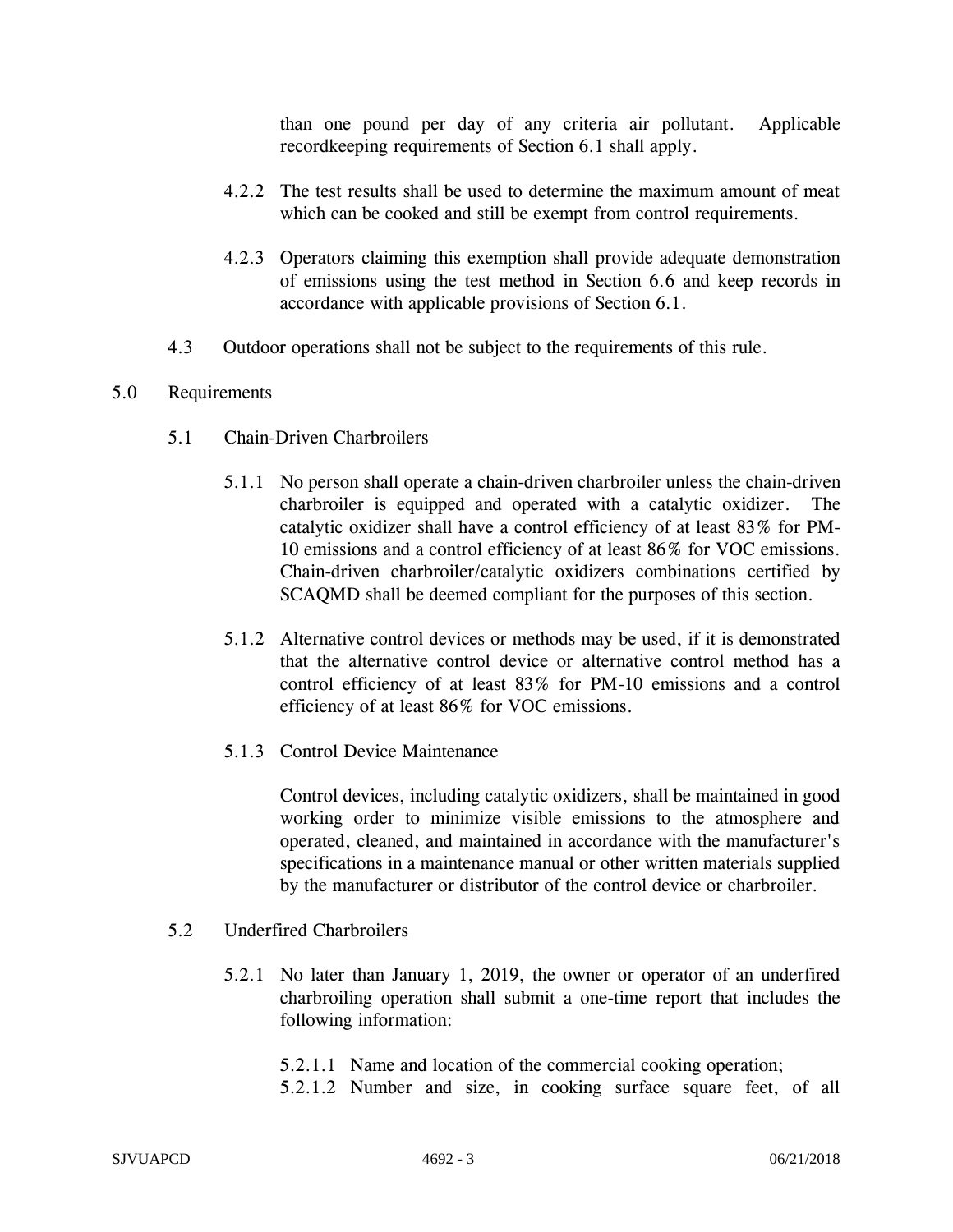underfired charbroilers at the commercial cooking operation;

- 5.2.1.3 Type of fuel used to heat the underfired charbroiler(s);
- 5.2.1.4 Type and quantity, in pounds, of meat cooked on the underfired charbroiler(s) on a weekly basis for the previous 12-month period;
- 5.2.1.5 Daily operating hours of the commercial cooking operation;
- 5.2.1.6 Flowrate (cubic feet per minute) of hood or exhaust system(s) serving each underfired charbroiler; and
- 5.2.1.7 The manufacturer and model of any installed pollution control devices designed for the reduction of particulates, kitchen smoke and/or odor.
- 5.2.2 Underfired Charbroiler Registration Requirements

The owner of an underfired charbroiler subject to this rule shall register such underfired charbroiler pursuant to Rule 2250 (Permit-Exempt Equipment Registration), in lieu of permitting under the requirements of Rule 2010 (Permits Required).

- 6.0 Administrative Requirements
	- 6.1 Records for Exempt Units
		- 6.1.1 A chain-driven charbroiler owner or operator, claiming an exemption under Section 4.1, shall keep weekly records the total quantity, in pounds, of meat cooked on each chain-driven charbroiler on the premises.
		- 6.1.2 A chain-driven charbroiler owner or operator claiming an exemption under Section 4.2 shall keep the following records:
			- 6.1.2.1 The test results used to determine the maximum amount of meat which can be cooked on each charbroiler and still be exempt from control requirements; and
			- 6.1.2.2 On a weekly basis, the total quantity, in pounds, of meat cooked on each charbroiler on the premises.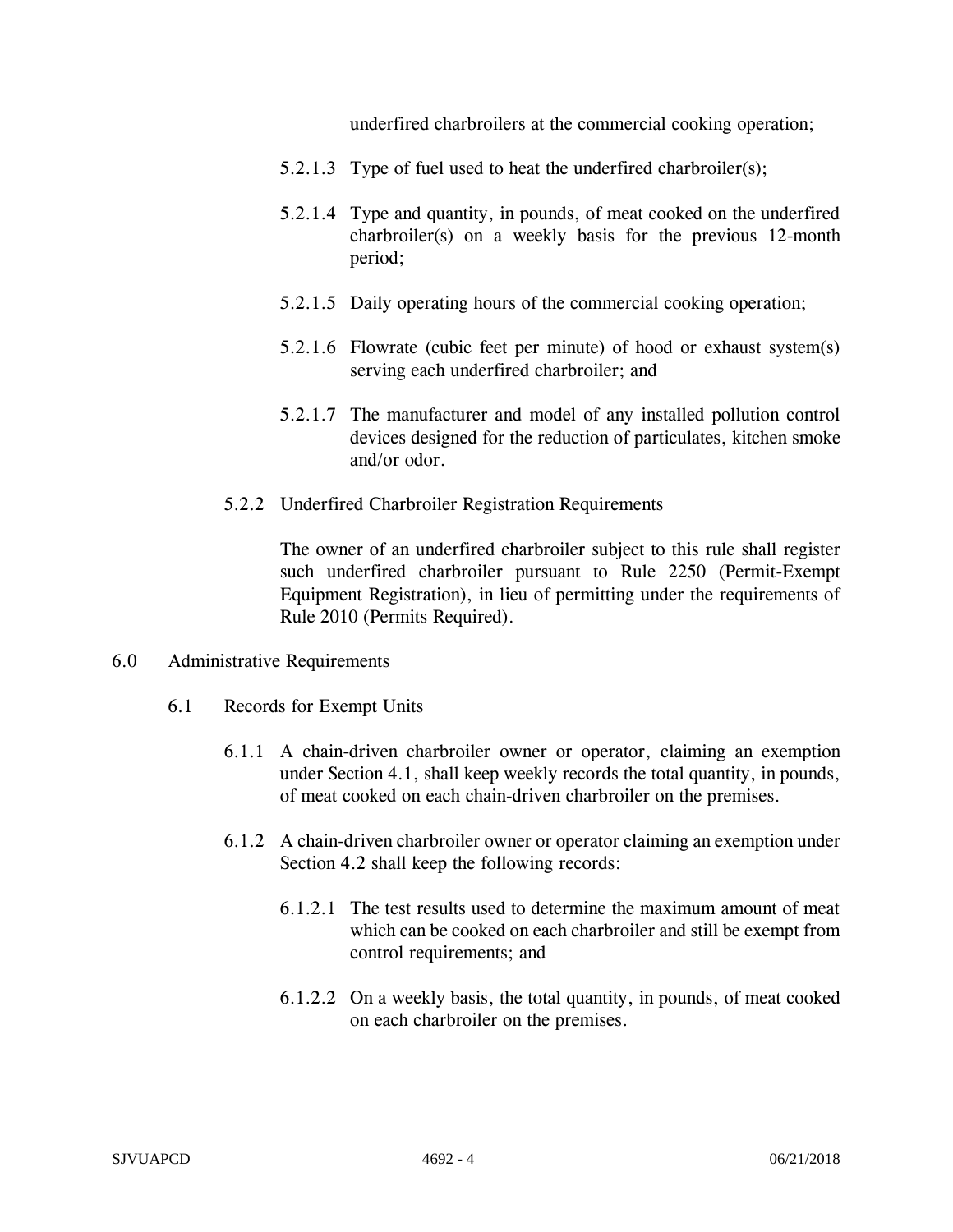- 6.1.3 The applicable records required in Section 6.1.1 and Section 6.1.2 shall be retained on the premises for a period of not less than five years and made available to the District upon request.
- 6.2 Records for Chain-Driven Charbroilers Subject to Control Requirements
	- 6.2.1 The owner or operator of a chain-driven charbroiler subject to the control requirements of Section 5.0 shall keep weekly records of the total quantity, in pounds, of meat cooked on each chain-driven charbroiler on the premises.
	- 6.2.2 The records required in Section 6.2.1 shall be retained on the premises for a period of not less than five years and made available to the District upon request.
- 6.3 Records for Underfired Charbroilers Subject to Rule 4692 Requirements
	- 6.3.1 The owner or operator shall keep weekly records of the total quantity, in pounds, for each type of meat cooked on each charbroiler on the premises.
	- 6.3.2 The records required in Section 6.3.1 shall be retained on the premises for a period of not less than five years and made available to the District upon request.
- 6.4 Alternative Recordkeeping

Owners and operators may request an alternative record keeping method, provided the APCO and EPA have determined, in writing, that the alternative recordkeeping method provides equivalent compliance assurance as the records specified in applicable provisions of Sections 6.1 or 6.2.

- 6.5 Certification of Control Devices for Chain-Driven Charbroilers
	- 6.5.1 A chain-driven charbroiler/catalytic oxidizer combination certified by SCAQMD shall be deemed certified for the purpose of this section.
	- 6.5.2 For District certification, the operator shall submit sufficient information to assure that the chain-driven charbroiler and control device combination is adequately designed to meet the minimum emission control efficiency of Section 6.7.
	- 6.5.3 In order for a control device manufacturer to obtain District certification, the manufacturer shall: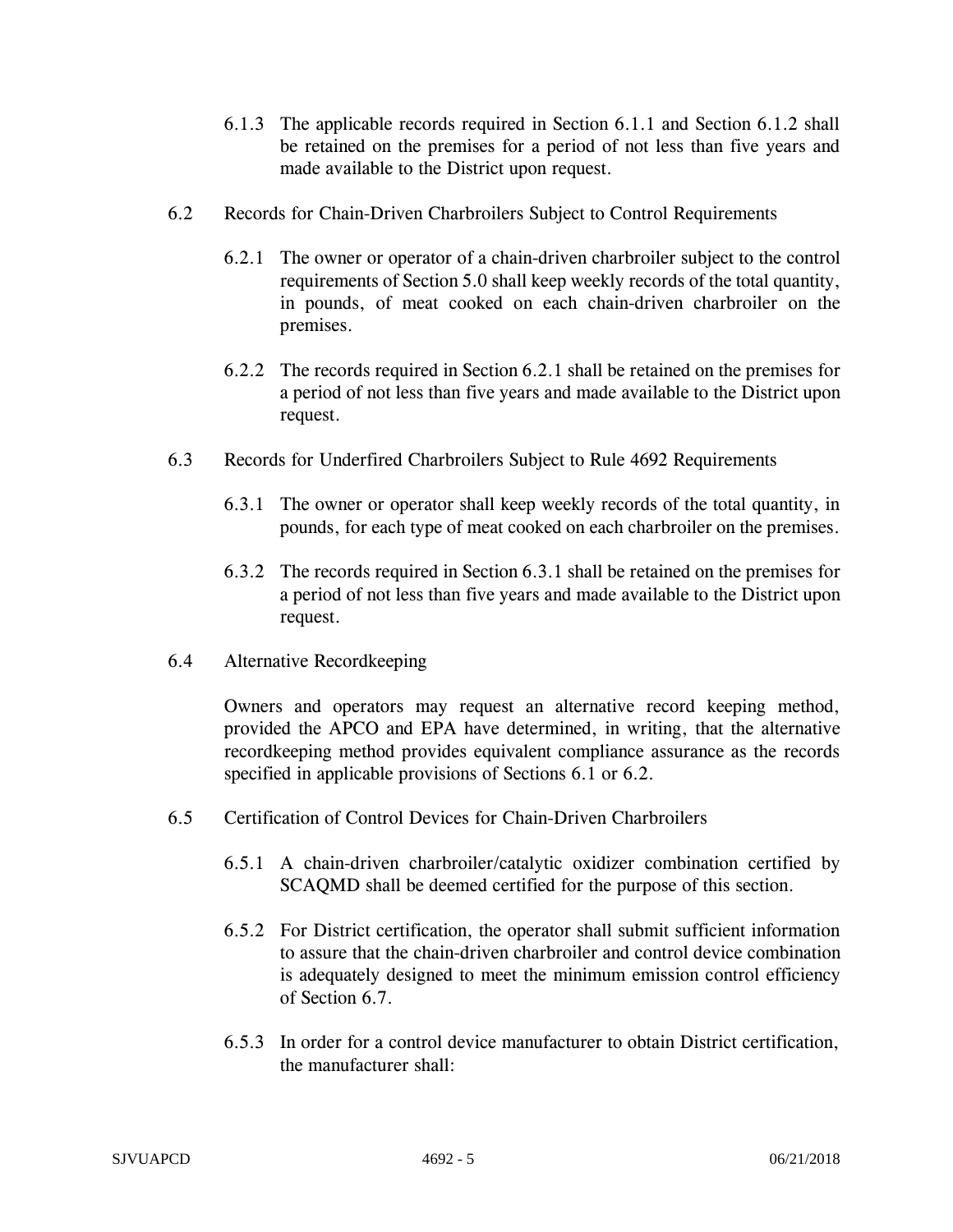- 6.5.3.1 Obtain confirmation from an independent testing laboratory that the chain-driven charbroiler and control device combination has been tested in accordance with the applicable procedure in Section 6.6; and
- 6.5.3.2 Demonstrate that the emission control efficiency of the chaindriven charbroiler and control device combination meets the applicable emission control efficiency of Section 6.7; and
- 6.5.3.3 Obtain a written certification, for the chain-driven charbroiler and control device combination from the APCO, in accordance with Section 6.8.

## 6.6 Test Methods

6.6.1 Determination of Emissions from Chain-Driven Charbroilers with Catalytic Oxidizers (SCAQMD Method)

The South Coast Air Quality Management District's Protocol – "Determination of Particulate and Volatile Organic Compound Emissions from Restaurant Operations," shall be used to determine the control efficiency of the control device.

6.6.2 Criteria Pollutant

ARB Test Method 100 shall be used to determine criteria pollutant emissions.

6.6.3 Alternative Test Methods

An owner or operator may use an alternative test method for which written approval of the EPA and the APCO has been obtained.

6.6.4 Calculation for Control Efficiency

The control system efficiency shall be calculated using the following equation:

% Control Efficiency = 
$$
[(W_{PM-10, \text{ inlet}} - W_{PM-10, \text{ outlet}}) / W_{PM-10, \text{ inlet}}] \times 100
$$

Where:

 $W<sub>PM-10</sub>$ , inlet = weight of PM-10 at the inlet side of the emission control system, in mg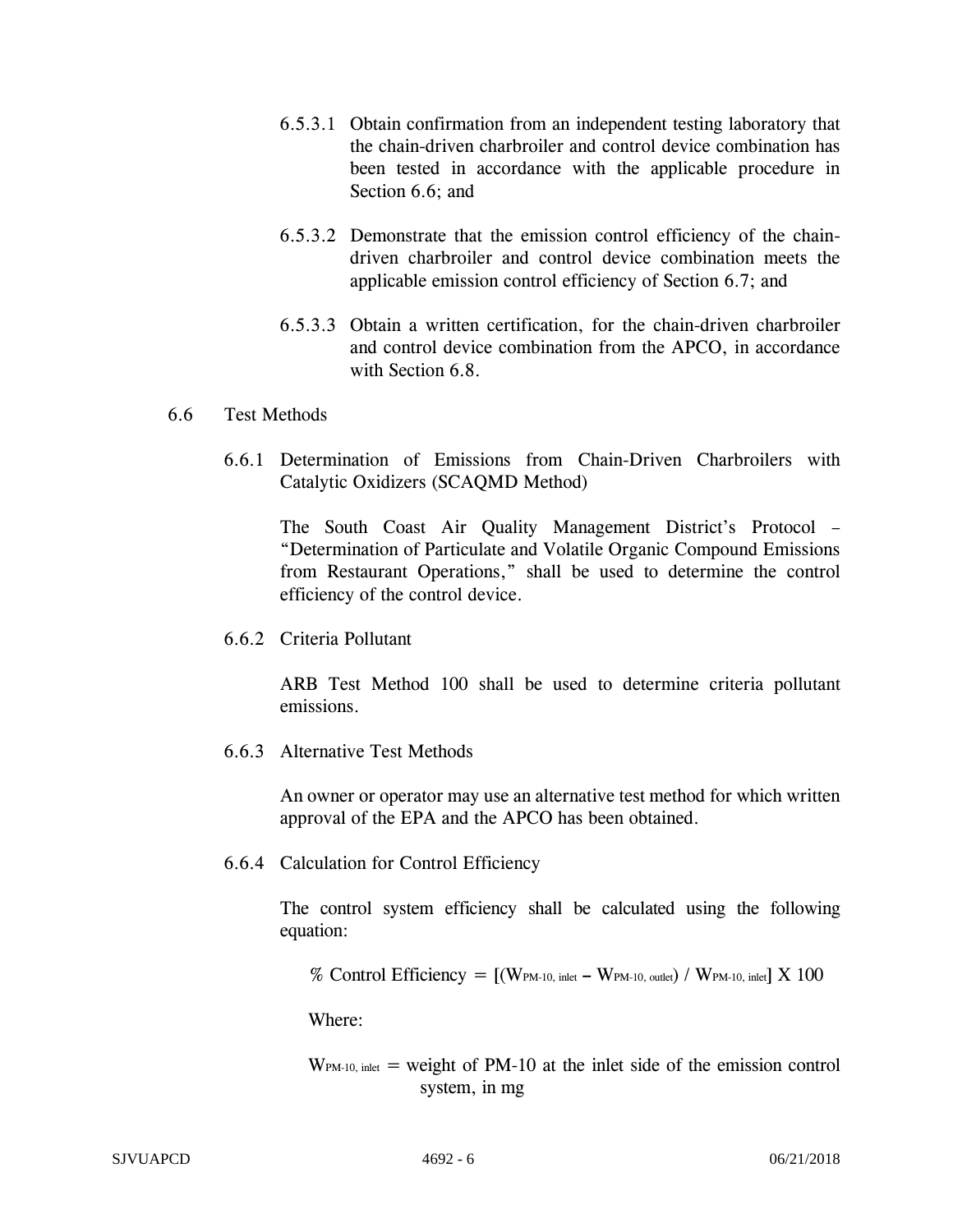$W_{PM-10, \text{ outlet}}$  weight of PM-10 at the outlet side of the emission control system, in mg

6.7 Chain-Driven Charbroiler Control Technology Emission Control Efficiency Limits for Certification

When tested in accordance with Section 6.6, a control device shall have a control efficiency of at least 83% with respect to PM-10 emissions; and at least 86% with respect to VOC emissions.

- 6.8 Certification Procedure
	- 6.8.1 Each manufacturer who requests certification of their compliant control equipment, shall submit an application to the APCO. The application shall:
		- 6.8.1.1 Provide the following general information:
			- 6.8.1.1.1 Name and address of manufacturer;
			- 6.8.1.1.2 Brand name, trade name, model number;
			- 6.8.1.1.3 Any accoutrements installed to enhance or support the operation of the control equipment; and
			- 6.8.1.1.4 Operation conditions, including the maximum air flow rate;
		- 6.8.1.2 Provide a description of the model being certified;
		- 6.8.1.3 Include a complete certification source test report demonstrating that the control equipment was tested in accordance with procedure in Section 6.6;
		- 6.8.1.4 Include a written statement that the model complies with the emission rate limit and citing the applicable emission rate limit; and
		- 6.8.1.5 Be submitted to the District no more than 90 days after the date of the emissions compliance test conducted in accordance with Section 6.6.